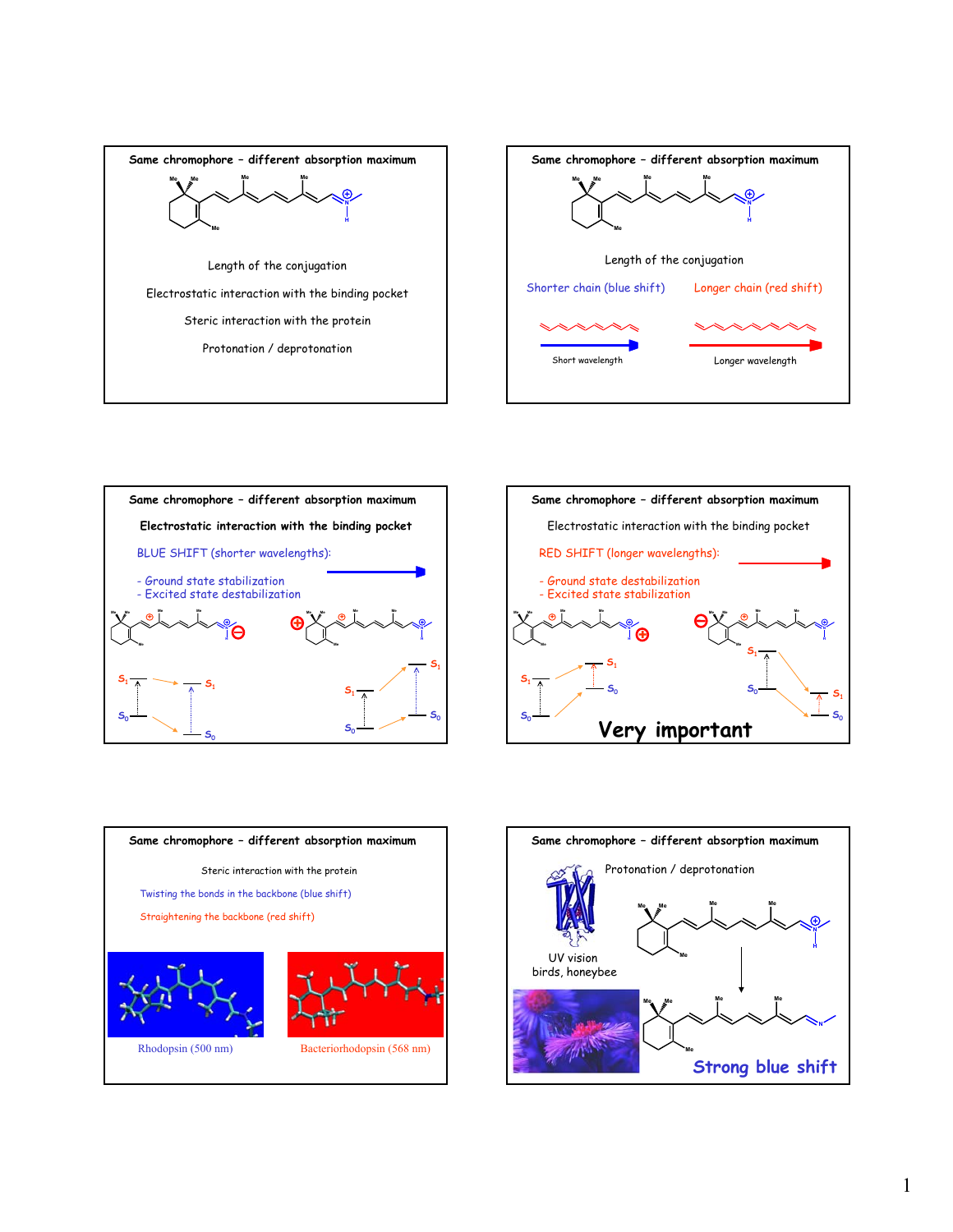









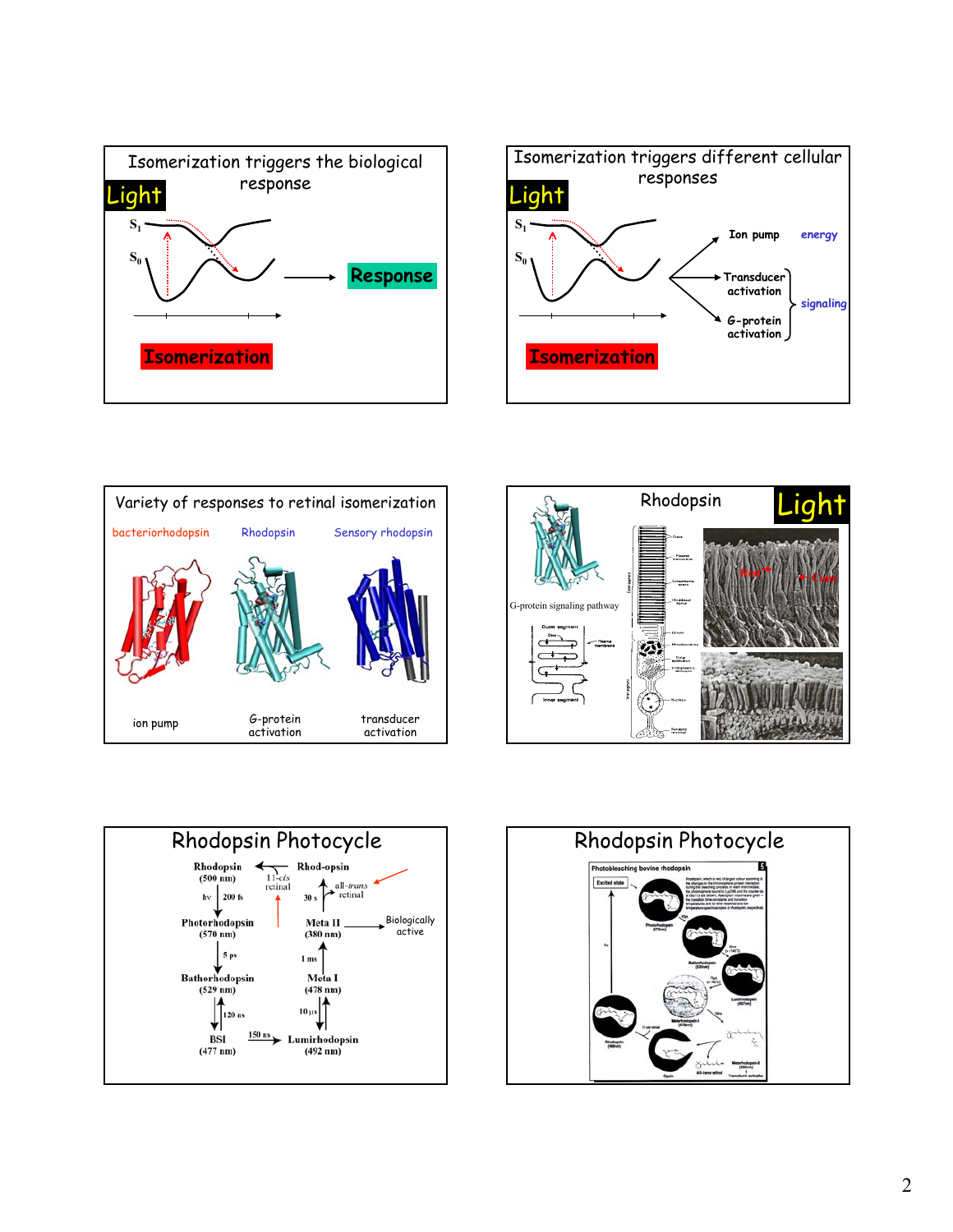









Protein: pdb file, 1HZX Lipids: POPC bilayer (artificial) Total: ~40,000 atoms NAMD2, CHARMm27, PME 1 ns equilibration, 10 ns relaxation after isomerization



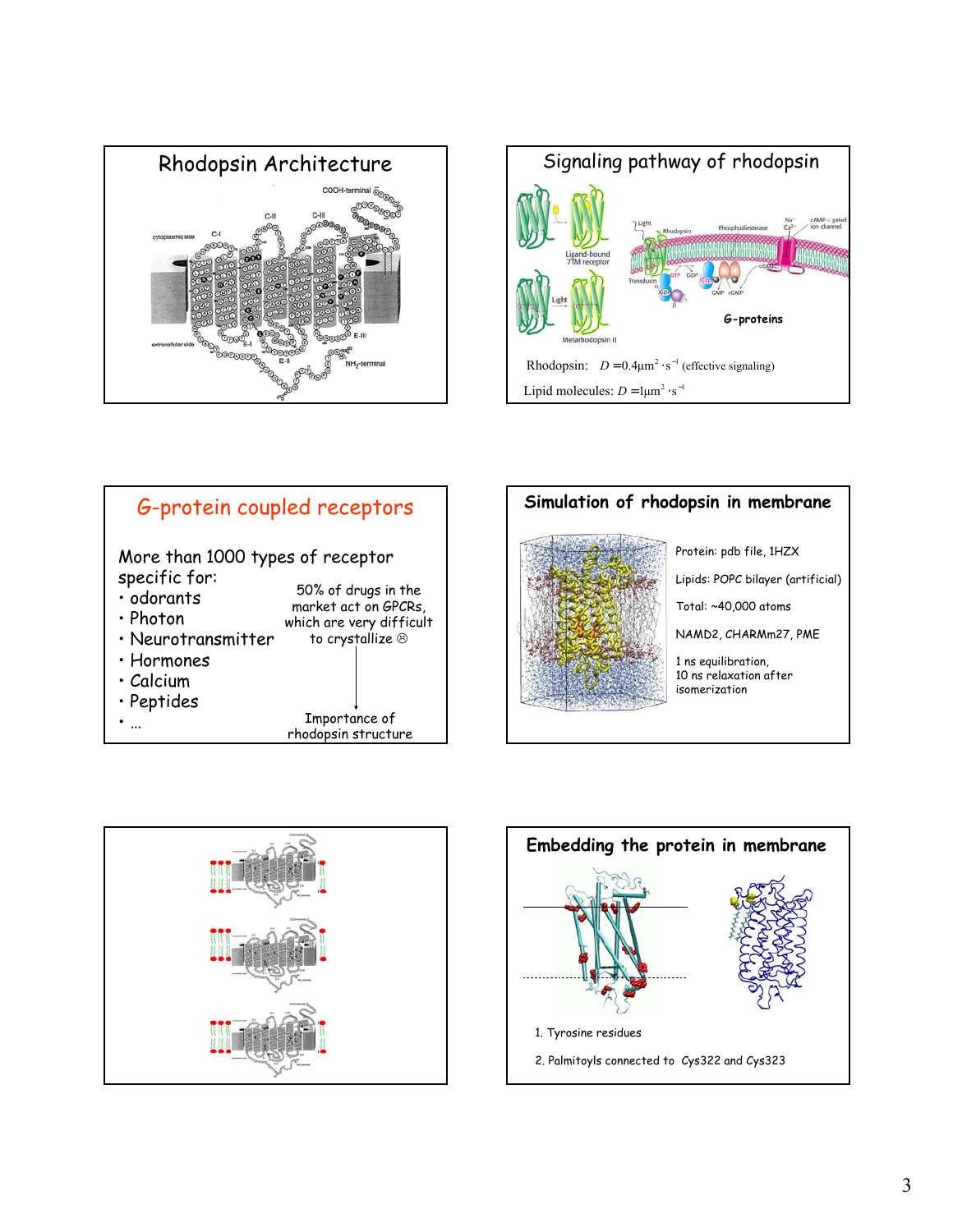